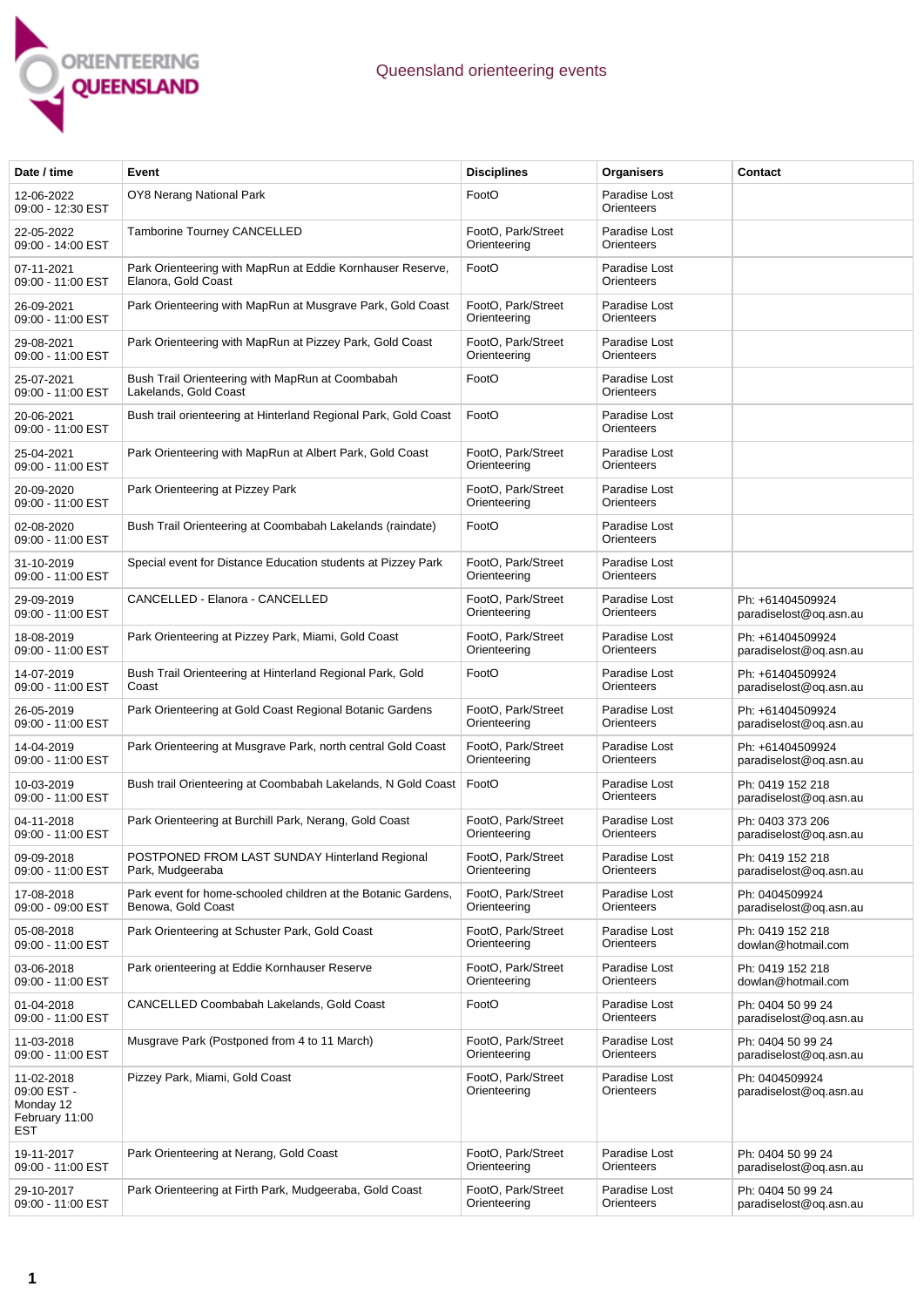| 24-09-2017                      | Park/Bush Orienteering at Hinterland Regional Park, Gold        | FootO              | Paradise Lost               | Ph: 0404 50 99 24                           |
|---------------------------------|-----------------------------------------------------------------|--------------------|-----------------------------|---------------------------------------------|
| 09:00 - 11:00 EST               | Coast                                                           |                    | Orienteers                  | paradiselost@oq.asn.au                      |
| 10-09-2017<br>00:00 - 00:00 EST | CANCELLED Park Orienteering at Damian Leeding Park,<br>Oxenford | FootO              | Paradise Lost<br>Orienteers |                                             |
| 20-08-2017                      | Park Orienteering at Schuster Park, southern Gold Coast         | FootO, Park/Street | Paradise Lost               | Ph: 0404 50 99 24                           |
| 09:00 - 11:00 EST               |                                                                 | Orienteering       | Orienteers                  | paradiselost@oq.asn.au                      |
| 30-07-2017                      | Park Orienteering at Albert Park, Gold Coast                    | FootO, Park/Street | Paradise Lost               | Ph: 0404 50 99 24                           |
| 09:00 - 11:00 EST               |                                                                 | Orienteering       | Orienteers                  | paradiselost@oq.asn.au                      |
| 18-06-2017                      | Park Orienteering at Eddie Kornhauser Res, Gold Coast           | FootO, Park/Street | Paradise Lost               | Ph: 0404 50 99 24                           |
| 09:00 - 11:00 EST               | (postponed from last week)                                      | Orienteering       | Orienteers                  | paradiselost@oq.asn.au                      |
| 07-05-2017                      | Park Orienteering at Gold Coast Regional Botanic Gardens,       | FootO, Park/Street | Paradise Lost               | Ph: 0404 50 99 24                           |
| 09:00 - 11:00 EST               | Benowa                                                          | Orienteering       | Orienteers                  | paradiselost@og.asn.au                      |
| 16-04-2017                      | Bush Trail Orienteering at Coombabah Lakelands, northern        | FootO              | Paradise Lost               | Ph: 0404 50 99 24                           |
| 09:00 - 11:00 EST               | <b>Gold Coast</b>                                               |                    | Orienteers                  | paradiselost@oq.asn.au                      |
| 26-03-2017                      | Park Orienteering at Musgrave Park postponed from last          | FootO, Park/Street | Paradise Lost               | Ph: 0404 50 99 24                           |
| 09:00 - 09:00 EST               | Sunday                                                          | Orienteering       | Orienteers                  | paradiselost@oq.asn.au                      |
| 26-02-2017                      | Park Orienteering at Pizzey Park, Miami Gold Coast              | FootO, Park/Street | Paradise Lost               | Ph: 0404 50 99 24                           |
| 09:00 - 11:00 EST               |                                                                 | Orienteering       | Orienteers                  | paradiselost@oq.asn.au                      |
| 29-01-2017<br>09:00 - 11:00 EST | Sand Dune Orienteering on the Spit, Gold Coast 9am-11am         | FootO              | Paradise Lost<br>Orienteers | Ph: 0404 50 99 24<br>paradiselost@oq.asn.au |
| 09-10-2016                      | Orienteering at Hinze Dam, Gold Coast                           | FootO, Park/Street | Paradise Lost               | Ph: 0404 50 99 24                           |
| 09:00 - 11:00 EST               |                                                                 | Orienteering       | Orienteers                  | paradiselost@og.asn.au                      |
| 18-09-2016                      | Park Orienteering at Albert Park                                | FootO, Park/Street | Paradise Lost               | Ph: 0404 50 99 24                           |
| 09:00 - 11:00 EST               |                                                                 | Orienteering       | Orienteers                  | paradiselost@oq.asn.au                      |
| 10-09-2016<br>00:00 - 00:00 EST | Sprint Training Deja Vu                                         | FootO              | Paradise Lost<br>Orienteers | Ph: 0404 50 99 24<br>paradiselost@oq.asn.au |
| 03-09-2016<br>13:00 - 16:30 EST | Sprint Training Saturday on the Gold Coast                      | FootO              | Paradise Lost<br>Orienteers | Ph: 0404 50 99 24<br>paradiselost@oq.asn.au |
| 14-08-2016<br>09:00 - 11:00 EST | Park Orienteering at Nerang                                     | FootO              | Paradise Lost<br>Orienteers | Ph: 0404 50 99 24<br>paradiselost@oq.asn.au |
| 24-07-2016<br>09:00 - 11:00 EST | Park Orienteering at Regional Botanic Gardens, Benowa           | FootO              | Paradise Lost<br>Orienteers | Ph: 0404 50 99 24<br>paradiselost@oq.asn.au |
| 10-07-2016                      | <b>CANCELLED - ZEST Festival</b>                                | FootO, Park/Street | Paradise Lost               | Ph: 0404509924                              |
| 09:00 - 12:00 EST               |                                                                 | Orienteering       | Orienteers                  | paradiselost@oq.asn.au                      |
| 03-07-2016                      | Bush Orienteering at Coombabah Lakelands, northern Gold         | FootO              | Paradise Lost               | Ph: 0404 50 99 24                           |
| 09:00 - 11:00 EST               | Coast                                                           |                    | Orienteers                  | paradiselost@oq.asn.au                      |
| 12-06-2016                      | Park Orienteering at Firth Park, Mudgeeraba                     | FootO, Park/Street | Paradise Lost               | Ph: 0404 50 99 24                           |
| 09:00 - 11:00 EST               |                                                                 | Orienteering       | Orienteers                  | paradiselost@oq.asn.au                      |
| 22-05-2016                      | Park Orienteering at Eddie Kornhauser Reserve, Elanora          | FootO, Park/Street | Paradise Lost               | Ph: 0404 50 99 24                           |
| 09:00 - 11:00 EST               |                                                                 | Orienteering       | Orienteers                  | paradiselost@oq.asn.au                      |
| 01-05-2016                      | Park Orienteering at Schuster Park, Tallebudgera                | FootO. Park/Street | Paradise Lost               | Ph: 0404 50 99 24                           |
| 09:00 - 11:00 EST               |                                                                 | Orienteering       | Orienteers                  | paradiselost@oq.asn.au                      |
| 10-04-2016<br>09:00 - 11:00 EST | Park Orienteering at Musgrave Park, Southport/Labrador          | FootO              | Paradise Lost<br>Orienteers | Ph: 0404 50 99 24<br>paradiselost@oq.asn.au |
| 03-04-2016                      | Park Orienteering at Pizzey Park, Miami - postponed from last   | FootO              | Paradise Lost               | Ph: 0404 50 99 24                           |
| 09:00 - 11:00 EST               | week                                                            |                    | Orienteers                  | paradiselost@oq.asn.au                      |
| 28-02-2016<br>09:00 - 11:00 EST | Bush Orienteering at Hinterland Regional Park, Mudgeeraba       | FootO              | Paradise Lost<br>Orienteers | Ph: 0404 50 99 24<br>paradiselost@oq.asn.au |
| 14-02-2016                      | Cos Zantiotis Park, Labrador                                    | FootO, Park/Street | Paradise Lost               | Ph: 0404 50 99 24                           |
| 09:00 - 11:00 EST               |                                                                 | Orienteering       | Orienteers                  | paradiselost@oq.asn.au                      |
| 24-01-2016<br>09:00 - 11:00 EST | Sand dune Orienteering on The Spit, Main Beach                  | FootO              | Paradise Lost<br>Orienteers | Ph: 0404 50 99 24<br>paradiselost@oq.asn.au |
| 17-01-2016                      | Park Orienteering at Coomera Sports Park, northern Gold         | FootO, Park/Street | Paradise Lost               | Ph: 0404 50 99 24                           |
| 09:00 - 11:00 EST               | Coast                                                           | Orienteering       | Orienteers                  | paradiselost@oq.asn.au                      |
| 15-12-2015<br>00:00 - 00:00 EST | Sundown Street Score, Southport                                 | Foot               | Paradise Lost<br>Orienteers | Ph: 0404509924<br>paradiselost@oq.asn.au    |
| 13-12-2015<br>00:00 - 00:00 EST | Firth Park, CANCELLED                                           | Foot               | Paradise Lost<br>Orienteers | Ph: 0404 50 99 24<br>paradiselost@oq.asn.au |
| 08-12-2015<br>00:00 - 00:00 EST | Sundown Street Score, Arundel                                   | Foot               | Paradise Lost<br>Orienteers | Ph: 0404 50 99 24<br>paradiselost@oq.asn.au |
| 01-12-2015<br>00:00 - 00:00 EST | Sundown Street Score, Labrador                                  | Foot               | Paradise Lost<br>Orienteers | Ph: 0404 50 99 24<br>paradiselost@oq.asn.au |
| 22-11-2015<br>00:00 - 00:00 EST | Albert Park, Gold Coast - PLQ Park-O                            | Foot               | Paradise Lost<br>Orienteers | Ph: 0404 50 99 24<br>paradiselost@oq.asn.au |
| 25-10-2015<br>00:00 - 00:00 EST | Schuster Park, Gold Coast - PLQ Park-O                          | Foot               | Paradise Lost<br>Orienteers | Ph: 0404 50 99 24<br>paradiselost@oq.asn.au |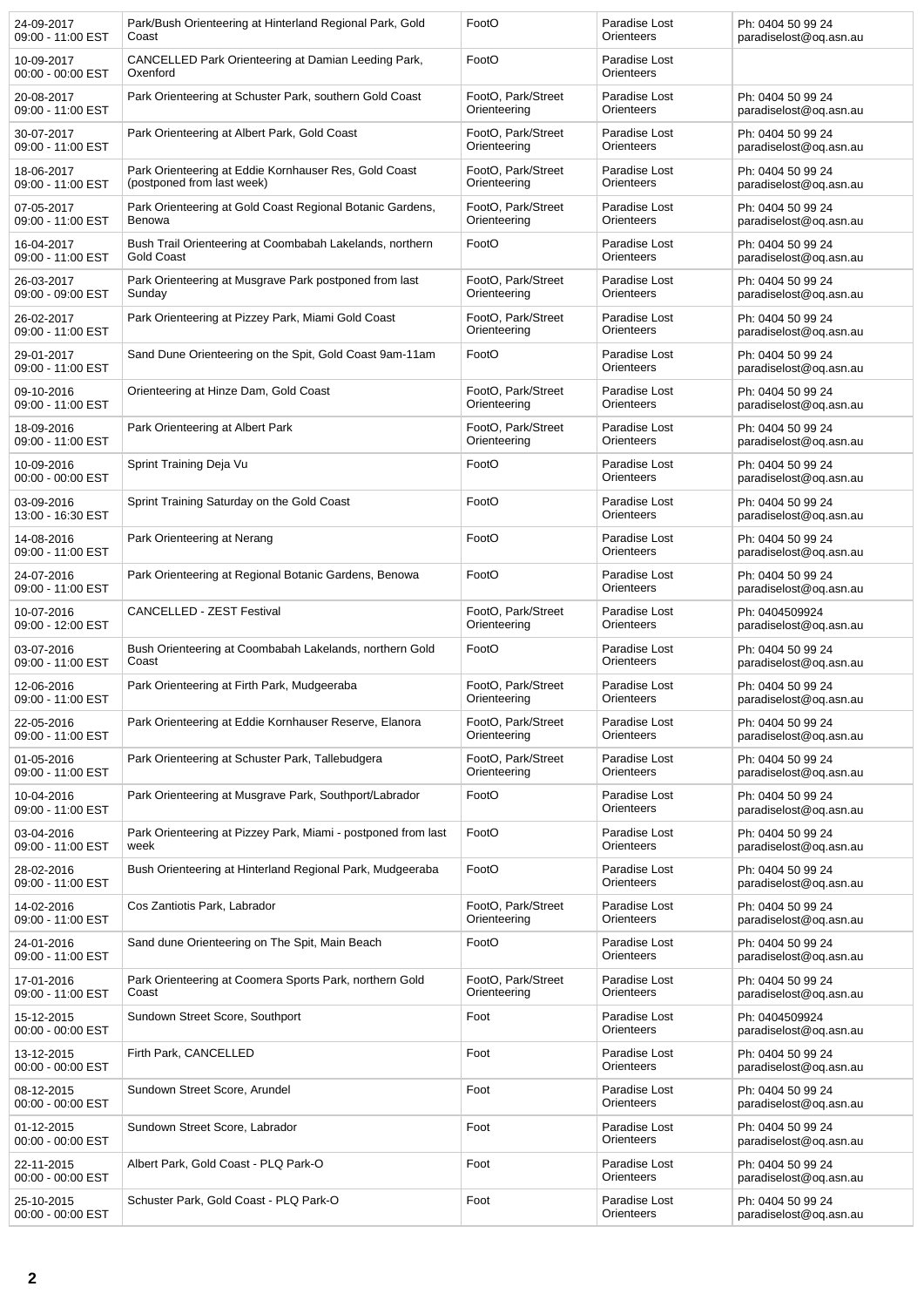| 27-09-2015<br>00:00 - 00:00 EST   | Coombabah Lakelands - PLQ Bush O         | Foot        | Paradise Lost<br>Orienteers | Ph: 0404 50 99 24<br>paradiselost@og.asn.au |
|-----------------------------------|------------------------------------------|-------------|-----------------------------|---------------------------------------------|
| 23-08-2015<br>$00:00 - 00:00$ EST | Pizzey Park, Gold Coast - PLQ Park O     | Foot        | Paradise Lost<br>Orienteers | Ph: 0404 50 99 24<br>paradiselost@oq.asn.au |
| 26-07-2015<br>$00:00 - 00:00$ EST | Musgrave Park, Gold Coast - PLQ Park-O   | Foot        | Paradise Lost<br>Orienteers | Ph: 0404 50 99 24<br>paradiselost@oq.asn.au |
| 12-07-2015<br>00:00 - 00:00 EST   | Kurrawa Park FREE                        | Foot        | Paradise Lost<br>Orienteers | Ph: 0404 50 99 24<br>paradiselost@oq.asn.au |
| 28-06-2015<br>00:00 - 00:00 EST   | Hinterland Regional Park, Mudgeeraba     | Foot        | Paradise Lost<br>Orienteers | Ph: 0404 50 99 24<br>paradiselost@oq.asn.au |
| 24-05-2015<br>00:00 - 00:00 EST   | Nerang River Parklands PLQ Park-O        | Foot        | Paradise Lost<br>Orienteers | Ph: 0404 50 99 24<br>paradiselost@oq.asn.au |
| 26-04-2015<br>00:00 - 00:00 EST   | Gold Coast Botanic Gardens - PLQ Park-O  | Foot        | Paradise Lost<br>Orienteers | Ph: 0404 50 99 24<br>paradiselost@oq.asn.au |
| 07-04-2015<br>00:00 - 00:00 EST   | PLQ Sundown Street Score, Southport      | Foot        | Paradise Lost<br>Orienteers | Ph: 0404509924<br>paradiselost@oq.asn.au    |
| 29-03-2015<br>$00:00 - 00:00$ EST | Eddie Kornhauser Res, Gold Coast Park-O  | Foot        | Paradise Lost<br>Orienteers | Ph: 0404 50 99 24<br>paradiselost@oq.asn.au |
| 24-03-2015<br>00:00 - 00:00 EST   | PLQ Sundown Street Score, Labrador       | Foot        | Paradise Lost<br>Orienteers | Ph: 0404509924<br>paradiselost@oq.asn.au    |
| 21-03-2015<br>16:00 - 19:00 EST   | Valley 'O'                               | <b>MTBO</b> | Paradise Lost<br>Orienteers |                                             |
| 10-03-2015<br>00:00 - 00:00 EST   | Sundown Street Score Elanora, Gold Coast | Foot        | Paradise Lost<br>Orienteers | Ph: 0404 50 99 24<br>paradiselost@oq.asn.au |
| 24-02-2015<br>00:00 - 00:00 EST   | Sundown Street Score Upper Coomera       | Foot        | Paradise Lost<br>Orienteers | Ph: 0404 50 99 24<br>paradiselost@oq.asn.au |
| 10-02-2015<br>00:00 - 00:00 EST   | <b>Street Score Banora Point West</b>    | Foot        | Paradise Lost<br>Orienteers | Ph: 0404 50 99 24<br>paradiselost@oq.asn.au |
| 27-01-2015<br>00:00 - 00:00 EST   | Street / Reserve Score Studio Village    | Foot        | Paradise Lost<br>Orienteers | Ph: 0404 50 99 24<br>paradiselost@oq.asn.au |
| 13-01-2015<br>00:00 - 00:00 EST   | Street Score Parkwood Gold Coast         | Foot        | Paradise Lost<br>Orienteers | Ph: 0404 50 99 24<br>paradiselost@oq.asn.au |
| 16-12-2014<br>00:00 - 00:00 EST   | The Observatory, Reedy Creek - Street O  | Foot        | Paradise Lost<br>Orienteers | Ph: 0419 152 218<br>paradiselost@oq.asn.au  |
| 07-12-2014<br>00:00 - 00:00 EST   | Mudgeeraba Creek CANCELLED               | Foot        | Paradise Lost<br>Orienteers | Ph: 0404 50 99 24<br>paradiselost@oq.asn.au |
| 02-12-2014<br>00:00 - 00:00 EST   | Helensvale - PLQ Street O                | Foot        | Paradise Lost<br>Orienteers | Ph: 0404509924<br>paradiselost@oq.asn.au    |
| 23-11-2014<br>00:00 - 00:00 EST   | Magic Mountain - PLQ Park O              | Foot        | Paradise Lost<br>Orienteers | Ph: 0404 50 99 24<br>paradiselost@oq.asn.au |
| 18-11-2014<br>00:00 - 00:00 EST   | Pacific Pines - PLQ Street O             | Foot        | Paradise Lost<br>Orienteers | Ph: 0404509924<br>paradiselost@oq.asn.au    |
| 09-11-2014<br>00:00 - 00:00 EST   | Coomera Sports Park - PLQ Park O         | Foot        | Paradise Lost<br>Orienteers | Ph: 0404 50 99 24<br>paradiselost@oq.asn.au |
| 06-11-2014<br>00:00 - 00:00 EST   | Nerang NP Gold Coast MidWeek             | Foot        | Paradise Lost<br>Orienteers | Ph: 0404 50 99 24<br>paradiselost@oq.asn.au |
| 04-11-2014<br>00:00 - 00:00 EST   | Arundel - PLQ Street O                   | Foot        | Paradise Lost<br>Orienteers | Ph: 0404 50 99 24<br>paradiselost@og.asn.au |
| 02-11-2014<br>00:00 - 00:00 EST   | Southport Spit - PLQ Park O and Bush O   | Foot        | Paradise Lost<br>Orienteers | Ph: 0404 50 99 24<br>paradiselost@oq.asn.au |
| 21-10-2014<br>00:00 - 00:00 EST   | Oxenford, Gold Coast - PLQ Street O      | Foot        | Paradise Lost<br>Orienteers | Ph: 0404509924<br>paradiselost@oq.asn.au    |
| 12-10-2014<br>00:00 - 00:00 EST   | Broadwater Parklands - PLQ Park O        | Foot        | Paradise Lost<br>Orienteers | Ph: 0404 50 99 24<br>paradiselost@oq.asn.au |
| 02-10-2014<br>00:00 - 00:00 EST   | Botanic Gardens School Holiday O         | Foot        | Paradise Lost<br>Orienteers | Ph: 0404 50 99 24<br>paradiselost@oq.asn.au |
| 30-09-2014<br>00:00 - 00:00 EST   | Pizzey Park School Holiday O             | Foot        | Paradise Lost<br>Orienteers | Ph: 0404 50 99 24<br>paradiselost@oq.asn.au |
| 28-09-2014<br>00:00 - 00:00 EST   | Schuster Park, Gold Coast - PLQ Park O   | Foot        | Paradise Lost<br>Orienteers | Ph: 0404 50 99 24<br>paradiselost@oq.asn.au |
| 25-09-2014<br>00:00 - 00:00 EST   | Musgrave Park School Holiday O           | Foot        | Paradise Lost<br>Orienteers | Ph: 0404 50 99 24<br>paradiselost@oq.asn.au |
| 23-09-2014<br>00:00 - 00:00 EST   | Eddie Kornhauser School Holiday O        | Foot        | Paradise Lost<br>Orienteers | Ph: 0404 50 99 24<br>paradiselost@oq.asn.au |
| 07-09-2014<br>00:00 - 00:00 EST   | Central Park, Pacific Pines - Deja Vu    | Foot        | Paradise Lost<br>Orienteers | Ph: 0404 50 99 24<br>paradiselost@oq.asn.au |